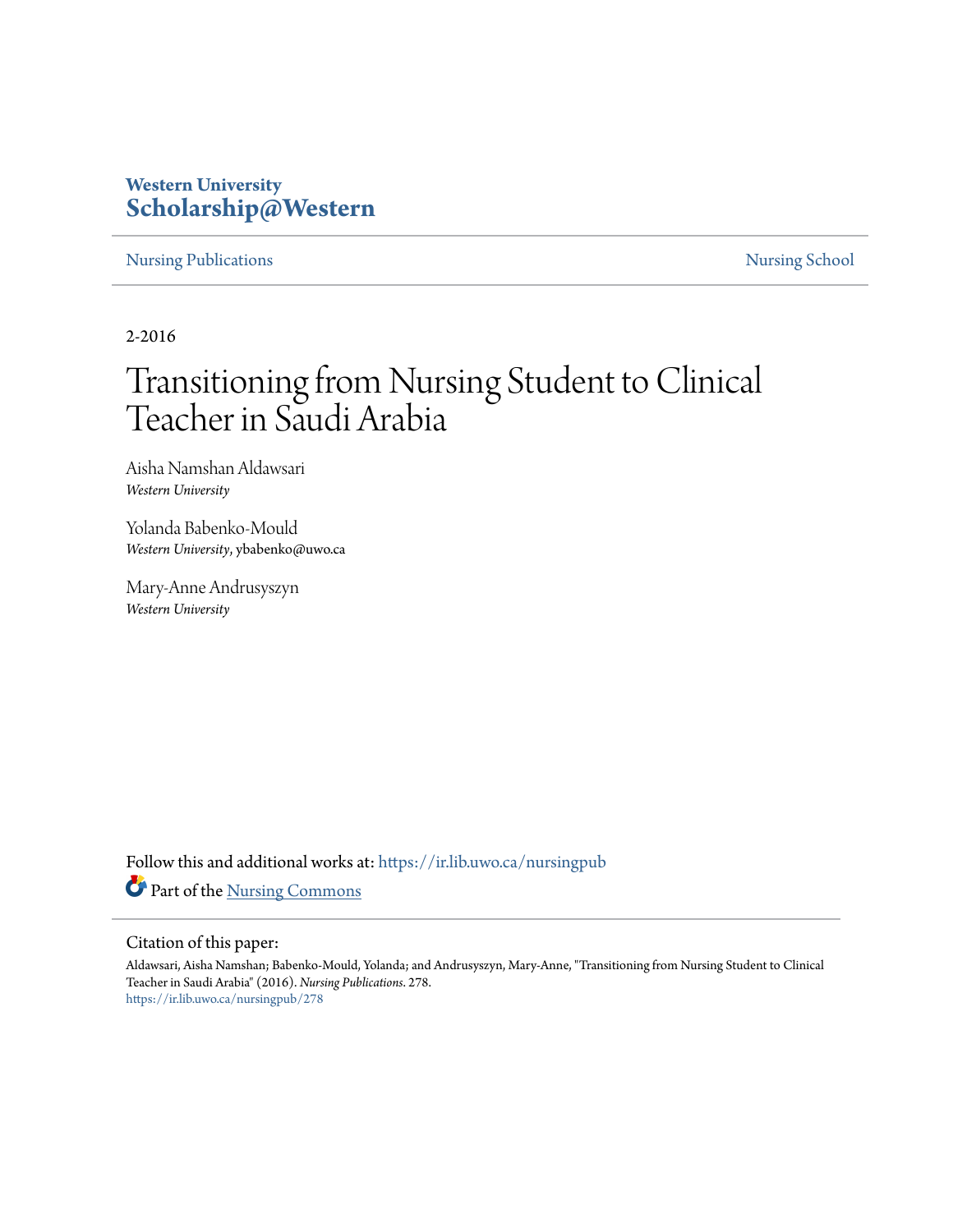# **ORIGINAL RESEARCH**

# Transitioning from nursing student to clinical teacher in Saudi Arabia

Aisha Namshan Aldawsari <sup>∗</sup> , Yolanda Babenko-Mould, Mary-Anne Andrusyszyn

Arthur Labatt Family School of Nursing, University of Western Ontario, London, Ontario, Canada

| <b>Received:</b> June 20, 2015      | <b>Accepted:</b> September 16, 2015         | <b>Online Published:</b> November 4, 2015 |
|-------------------------------------|---------------------------------------------|-------------------------------------------|
| <b>DOI:</b> $10.5430$ /jnep.v6n2p76 | URL: http://dx.doi.org/10.5430/jnep.v6n2p76 |                                           |

#### ABSTRACT

Despite the remarkable growth in programs and educational facilities in Saudi Arabia (SA) since 1969 when nursing education was introduced, and the influx of government funding to advance nursing education, nursing is often not considered to be a desirable career option or a valued profession in SA. The main socio-cultural reasons contributing to this issue are that nurses traditionally work in mixed-gender environments for long hours and during night shifts, which would cause many female nurses to be away from their families. Thus, newly graduated nurses tend to be employed in roles that are highly respected by society, such as in clinical teaching. However, most novice clinical teachers have not benefitted from front-line nursing experience or formal preparation as educators. Therefore, the purpose of this descriptive qualitative study was to explore Saudi Arabian nursing clinical teachers' (CTs)  $(n = 5)$  experiences of clinical teaching and engaging in student evaluation while employed in a nursing education program in SA. The findings emphasize the struggles experienced by CTs with clinical teaching roles and responsibilities, including student evaluation. Suggestions regarding how teaching roles, responsibilities, and evaluation could be enhanced are also shared. This study was the first study to explore the experiences of nursing clinical teachers in SA.

Key Words: Nursing education, Clinical teaching, Saudi nursing clinical teachers, Saudi nursing student

# 1. INTRODUCTION

In recent years, due to severe nurse shortages, the government of Saudi Arabia (SA) increased the number of nursing programs offered by various healthcare facilities and educational institutions across the country. Currently, there are 21 healthcare facilities and 25 colleges that offer Bachelor of Science in Nursing (BScN), and Master's in Nursing  $(MN)$  programs in SA.<sup>[\[1\]](#page-9-0)</sup> In 2013, approximately 221 nursing students graduated from different nursing programs across regions in SA.[\[2\]](#page-9-1) All of the graduates were female. Most applied for teaching positions without having prior experience as a staff nurse or a nursing clinical teacher. As a result, these graduates faced significant challenges in the beginning

of their teaching careers.

According to one nurse leader (unnamed, personal communication, September 25, 2012), some of the difficulties that Saudi nursing clinical teachers (CTs) experience included a lack of clarity about their teaching responsibilities, an inability to engage in curriculum development, insufficient knowledge about appropriate strategies to assess student performance, and a lack of guidance on how to create positive educational environments that accommodate students' individual learning styles and cultural values. These issues not only make the first year of clinical teaching at the university level extremely stressful for CTs, but they also have a negative impact on students. After interviewing clinical nurse

<sup>∗</sup>Correspondence: Aisha Namshan Aldawsari; Email: aaldawsa@uwo.ca; Address: Arthur Labatt Family School of Nursing, University of Western Ontario, London, Ontario, Canada.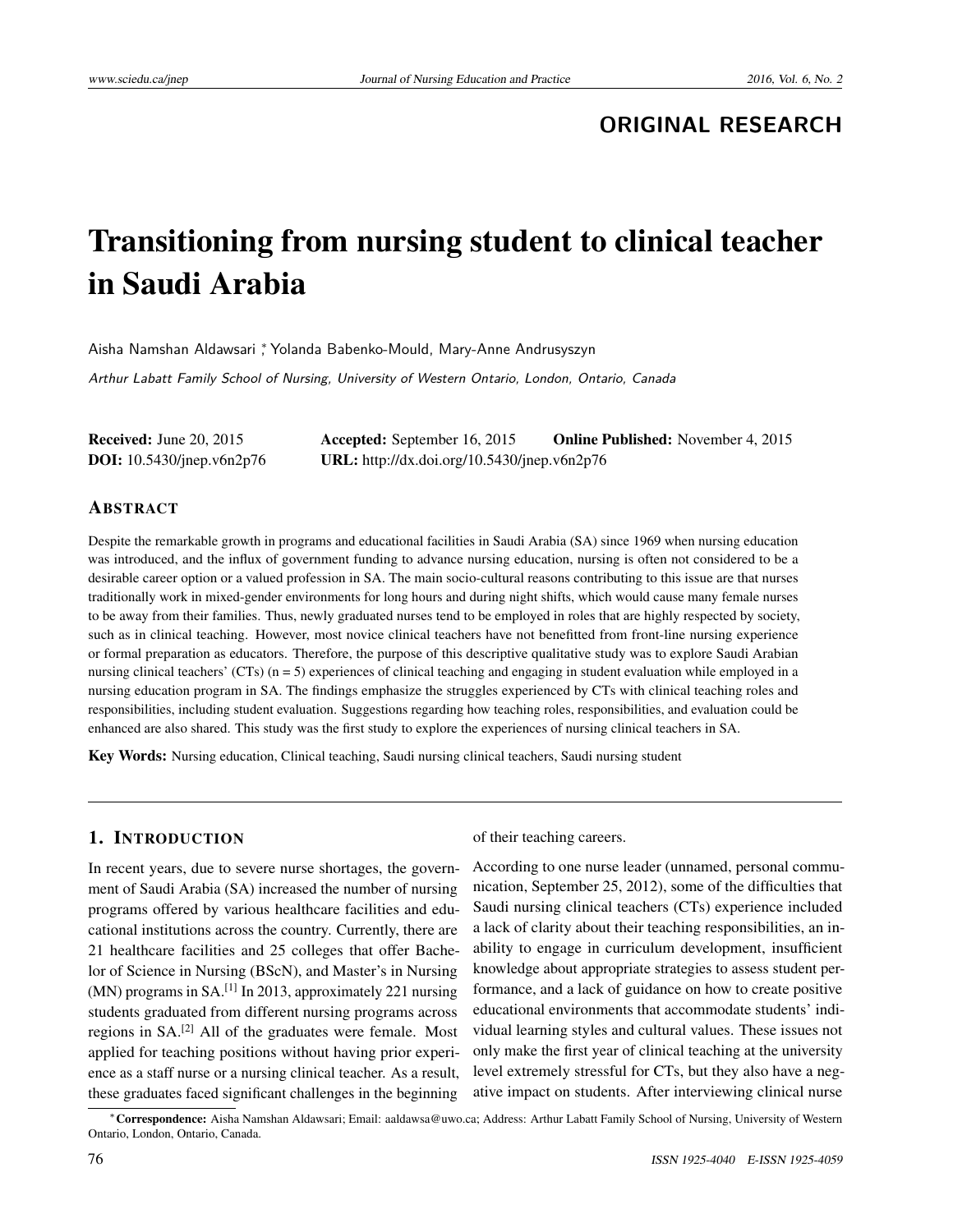teachers, Eta, Atanga, Atashili, and D'Cruz concluded that failing to prepare clinical teachers to teach students in practice could limit students' ability to meet their daily clinical goals.[\[3\]](#page-9-2)

Considering that the number of nursing students will continue to rise in SA due to the increasing demand for nursing care, it is essential to explore the experiences that CTs encounter at the beginning of their academic careers. Based on these data, strategies can then be developed that may help teachers become more effective in their new roles. Since this issue has received little attention in the Saudi academic community, this study represents a first attempt to provide an overview of what CTs experience when they assume their teaching responsibilities in nursing colleges in SA. The purpose of this study, therefore, was to explore the experiences of CTs with clinical teaching and student evaluation in a nursing education program that offers an undergraduate degree in nursing.

#### Literature review

Currently, the nursing education system in SA is going through interesting changes that have not previously occurred in the history of nursing. Most of the CTs have been sent abroad to pursue higher education, acknowledging the need to have effective leaders to influence the future of the nursing profession.[\[4\]](#page-9-3) Saudi nursing clinical teachers face many challenges that influence their ability to be effective in their teaching roles. These include pressure from society to pursue more prestigious positions, lack of experience, and lack of support within the work organization. As a result, many CTs have a difficult time adapting to their clinical teaching roles. In a recent study which aimed to explore the perception of medical students about the attributes of effective clinical teachers, it was reported that Saudi medical students believe that it is important to have clinical teachers who shared a passion for teaching.[\[5\]](#page-9-4) This is believed to be applicable for nursing students, as they share similar clinical environments. In another study, Ali found that nursing students believed that the most important characteristic that clinical educators should have is enthusiasm.<sup>[\[6\]](#page-9-5)</sup> Although enthusiasm is important, when nursing graduates seek teaching positions because of societal pressures and family obligations, many perform their teaching roles out of necessity, not because they are passionate or enthusiastic about their jobs.

The goal of the Ministry of Higher Education in SA is to recruit and hire nurses who can be effective clinical teachers. However, there are still serious faculty shortages at many Nursing Colleges in Saudi Arabia. This is because most of the newly hired clinical teachers go abroad to pursue graduate degrees. For this reason, there are a limited number of clinical teachers to supervise nursing students in their clinical practice settings. According to Ali, Saudi nursing students described the presence of clinical teachers with them in the hospital unit as the most important characteristic of an effective clinical teacher.<sup>[\[6\]](#page-9-5)</sup> Nonetheless, the shortage of clinical teachers makes it impossible for them to be available to students all the time. The lack of clinical experience in those who apply for teaching positions in nursing programs presents another challenge for educational institutions in SA. Clinical teachers must have sufficient clinical experience to evaluate students' knowledge appropriately. This was highlighted as an important and required characteristic of clinical teachers.[\[6\]](#page-9-5) Since CTs are hired immediately after completing undergraduate programs, they do not have clinical experience necessary to be effective as clinical teachers. Given that the literature examining the issues facing the nursing profession in SA is quite limited. More studies are needed to address the challenges Saudi nursing clinical teachers experience, in order to acquire the skills necessary to fulfill their teaching responsibilities successfully.

Studies noted in the literature about novice clinical teachers' challenges and concerns suggest that mentoring novices and positive work environments are the most important factors necessary to facilitate the transition of clinical teachers to be effective educators.[\[7](#page-9-6)[–10\]](#page-9-7) Cangelois, Crocker, and Sorrell explored how novice teachers adapt to the clinical teaching role and found that clinical teachers struggled with the lack of guidance during the transition process to the teaching role.[\[7\]](#page-9-6) Novice teachers indicated that interacting with colleagues who were expert clinicians helped them become better clinical instructors. Additionally, a mentoring program is very important to make the transition process less stressful and help novice clinical teachers feel more secure in their teaching roles. The study conducted by Mcarthur-Rouse also established that mentoring of clinical teachers is critical for a smooth and fast adaptation process.<sup>[\[8\]](#page-9-8)</sup> This researcher pointed out that when clinical teachers did not receive proper guidance, they experienced confusion, uncertainty, and vagueness of expectations as a teacher. Baumlein and Weidman also viewed mentorship as one of the best approaches in helping clinical teachers to have a positive transition period to their teaching roles.<sup>[\[9,](#page-9-9) [10\]](#page-9-7)</sup>

Communication with students is another factor that is important for facilitating the transition to working as a clinical teacher. Those teachers need to communicate with their students to understand their learning needs and assess their knowledge to help them with needed skills. This will help smooth their transition to teaching by helping them understand the environment, culture, and its challenges.[\[11\]](#page-9-10) This researcher explored how new educators who had no teaching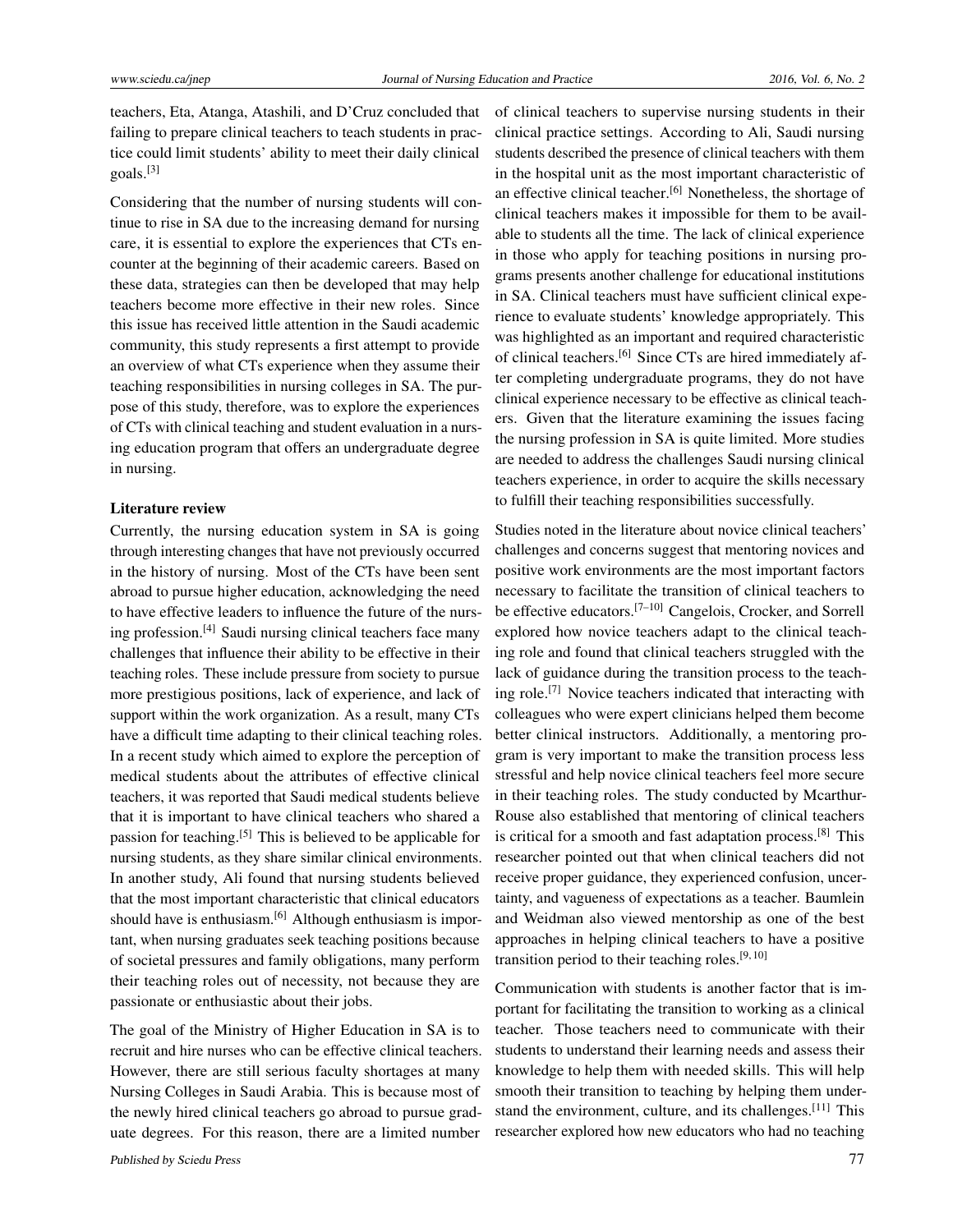experience coped with the challenges of working as clinical teachers. Novice educators described their experience in academia as "drowning", where they felt overwhelmed with the responsibilities of the new teaching position. They found the transition from being experts in their previous jobs to novices in the new teaching positions very difficult. Thus, exploring and addressing these concerns may help new clinical teachers adapt more easily to the academic environment and have a positive teaching experience, particularly in the Saudi Arabian context.

Orientation of new nursing faculty members has been highlighted by some researchers as vital, including Baker who surveyed clinical teachers engaged in an orientation program.[\[12\]](#page-9-11) She concluded that the new faculty members found the orientation very helpful since it encouraged them to socialize with other faculty and administrators who later answered their questions and supported them during the transition time to their teaching roles. It is important to learn if such programs have been implemented in the Saudi context, and if so, what outcomes were achieved.

More studies need to be done to explore the experiences of CTs and help them adapt to the demands of academia. This will not only benefit the clinical teachers themselves, but also students who need effective teachers and positive learning environments. The study of the experiences of CTs is even more critical considering that they begin their academic careers without any significant clinical or teaching

| experience. |
|-------------|

# 2. METHODS

Because this topic has not been extensively studied in the context of SA, a qualitative descriptive design $[13]$  was selected for gathering comprehensive data from the study participants. Further, this design helped the researcher to obtain a rich description of CTs' experiences.

#### 2.1 Sampling and sampling procedures

The participants were selected from a nursing education program in SA, one of the educational institutions that employ CTs who have no prior experience as staff nurses. The nursing faculty members in this program do not have clearly defined roles and responsibilities; regardless of their academic position, they all have to perform the same duties, including clinical teaching (unnamed, personal communication, August 1, 2013). For this reason, lecturers, teaching assistants, and technicians who were from SA and had engaged in clinical teaching for a period of six months to four years were eligible to become study participants. Although the initial goal was to interview 6 to 10 clinical teachers, it became apparent after analyzing the data from the fifth interview that the pattern of findings in the data were repetitive and no new information was emerging. Therefore, the sample size consisted of five participants and the characteristics of the sample are summarized in Table 1.

|                                      |                       | $\overline{2}$ | 3                                                          | 4                     | 5                                                               |
|--------------------------------------|-----------------------|----------------|------------------------------------------------------------|-----------------------|-----------------------------------------------------------------|
| Age                                  | 27                    |                | ٠                                                          | 27                    | 31                                                              |
| <b>Sex</b>                           | M                     | F              | F                                                          | F                     | F                                                               |
| Position                             | Teaching<br>Assistant | Technician     | <b>Teaching Assistant</b>                                  | Teaching<br>Assistant | Lecturer                                                        |
| <b>Employment Status</b>             | Full-time             | Full-time      | Part-time                                                  | Full-time             | Full-time                                                       |
| Academic Degree                      | <b>BScN</b>           | <b>BScN</b>    | <b>MScN</b>                                                | <b>BScN</b>           | <b>MN</b>                                                       |
| <b>Clinical Teaching Experiences</b> | 5 years               | 4 years        | 3 years                                                    | 2 years               | 4 years                                                         |
| <b>Nursing Clinical Experiences</b>  | None                  | None           | None                                                       | None                  | 2 years                                                         |
| <b>Teaching Experiences</b>          | None                  | None           | 2 years teaching<br>high school students<br>as a volunteer | None                  | 1 year teaching undergraduate<br>nursing students in classrooms |

Table 1. Characteristics of the sample

#### 2.2 Data collection methods

Upon receipt of ethical approval from the Research Ethics Board from the researcher's University, a letter describing the purpose of the study was sent to one nursing education program in SA. As the participating program did not have an ethics review board, administrative consent from the lead administrator of the nursing education program to contact faculty was requested. After receiving administrative consent, formal letters explaining the purpose of the study were mailed electronically to 33 faculty members whose names were provided by the academic program. Ten individuals responded to the request and six met the inclusion criteria.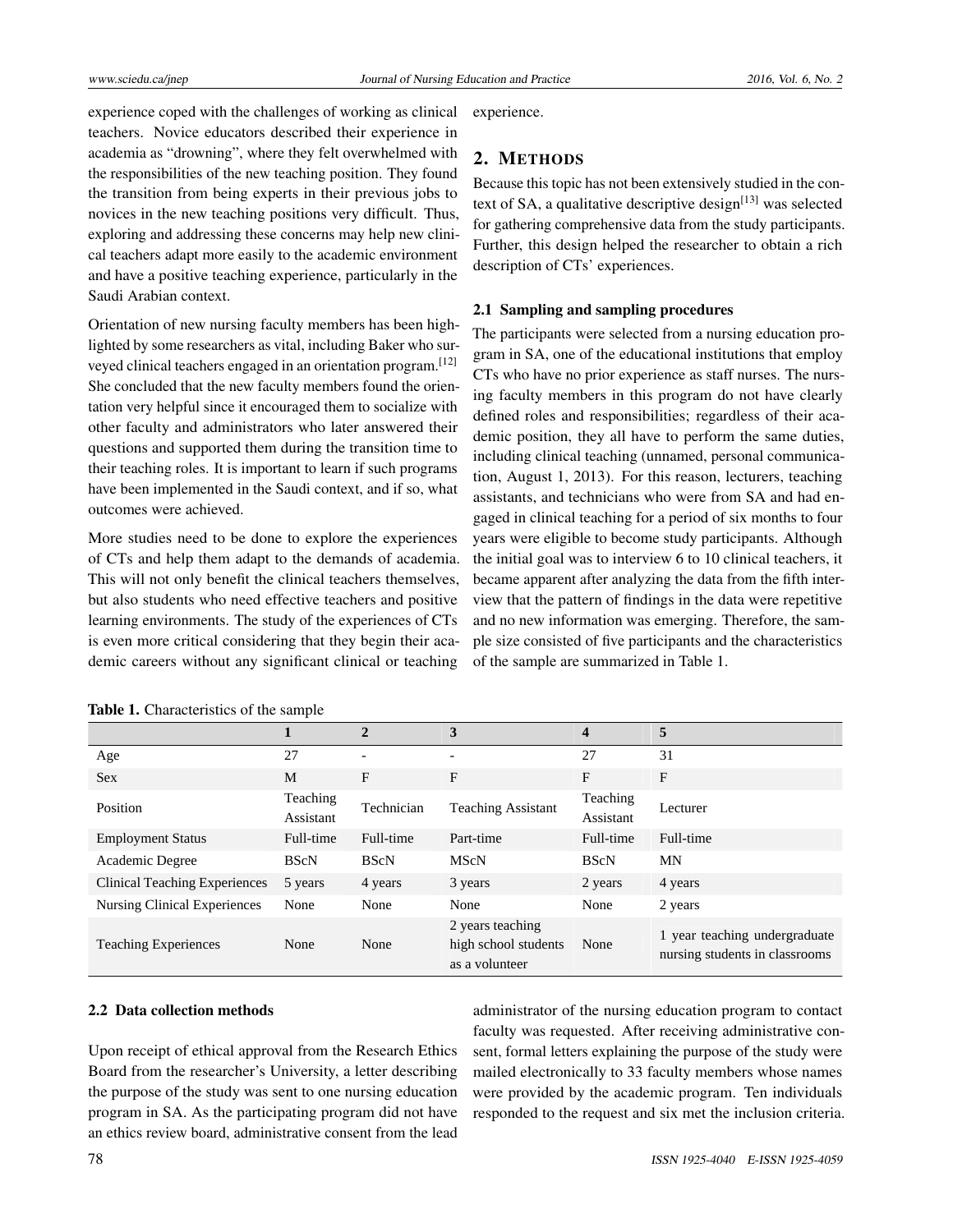Each of the six was sent an email that included a consent form and a formal letter explaining the study. Once the signed consent forms were received, interview dates were scheduled and interested participants were given the option to have a one-on-one Skype or telephone interview. One of the five individuals who originally was interested in participating, did not ultimately participate in the study.

Immediately prior to the interview, participants were asked the following three questions: (1) Do you have any questions regarding the study? (2) Can the interview be digitally audio-recorded? (3) Would you like to be interviewed in English or Arabic? This last question was included because the researcher is fluent in English and Arabic and was comfortable conducting interviews in both languages. Four participants chose to be interviewed via Skype, have the interview recorded, and preferred to communicate in Arabic. One chose a phone interview and requested not to be audio recorded. In this case, the researcher made notes during and immediately after the conversation. The interviews lasted from 35 to 90 minutes.

#### 2.3 Data analysis

Data analysis was conducted as described by Sande-lowski.<sup>[\[13,](#page-9-12) [14\]](#page-10-0)</sup> First, the transcribed interview text was read while listening to the audio recordings to ensure that the interviews were transcribed accurately. Then, each interview transcript was read individually to gain a sense of the transcript as a whole, and key ideas (meaningful statements) were identified. Key ideas were compared and combined as each interview was read, and those ideas were coded. Finally, the codes were grouped together into themes.<sup>[\[14\]](#page-10-0)</sup>

#### 3. FINDINGS

The purpose of this study was to explore the experiences of CTs with clinical teaching and student evaluation in a nursing education program in Saudi Arabia. Five themes emerged from the data and each will be described using text exemplars from participants. To protect their anonymity, reference to participants is noted using the female gender.

## Theme 1: Organizational and administrative challenges of the clinical teaching role

A major challenge that many participants faced in their role in the nursing program was that they were hired without job descriptions. The participants viewed a job description as a document that outlines employee's duties in the nursing program, including information on obligations and responsibilities and on required employment hours. The unavailability of such an important document made it difficult for participants to know what was expected of their jobs. Having such a

document would have helped those teachers understand the key elements of their role. The participants described the absence of such a document left them "struggling" and "confused". One of them stated: "You feel like you are entering an unknown zone", while another shared the struggle to get a job description, so that the hours of employment could be known each week, saying: "We usually follow the student's schedule. For example, if students have only three hours in a clinical area, I work only three hours."

Not having a clear or any job description to guide clinical teachers pushed them to perform different duties every day, many of which were not necessarily their responsibility. For example, one participant revealed that "... the university assigns administrative tasks for us", while another stated that ". . . you have no clue either about your role or your position name."

Many of the participants interviewed commented on the lack of orientation sessions to introduce them to their new position, which pushed them to look for resources and information independently. But, despite the lack of an orientation program, the university offered various workshops and educational courses for clinical teachers through a training and development center. Some participants, however, shared that they did not take advantage of the center. The participants believed that the courses and/or workshops offered were not effective, as they did not address what they needed to know, and the content was not focused on clinical teachers. They said, "I don't feel they are suitable for me. . . because all workshops are designed for academic people. . . " The workshops did not necessarily cover any content on clinical teaching. Another participant shared frustration over not being able to take the courses because of center's eligibility criteria. Only teaching assistants and lecturers were granted access to the courses offered. The participants reaffirmed there is confusion about hierarchical layers and roles and responsibilities. For example, technicians were not supposed to conduct any clinical teaching, and their main duty was to coordinate laboratory schedules. Thus, they were excluded from attending the courses offered by the center. Time also prevented those teachers from attending courses and workshops. One said, "I heard (a specific course) was great for lecturers and teaching assistants, but I have had no chance to take it." While most of the participants expressed disappointment regarding the center's educational courses and workshops, one believed that the workshops and courses were very effective. This participant believed that satisfaction with the courses depended on the clinical teachers themselves: "I have taken some workshops and symposiums about how to teach and about the teaching role/responsibility. . . (and it) depend(s) on yourself, if you want to go or not." It would be helpful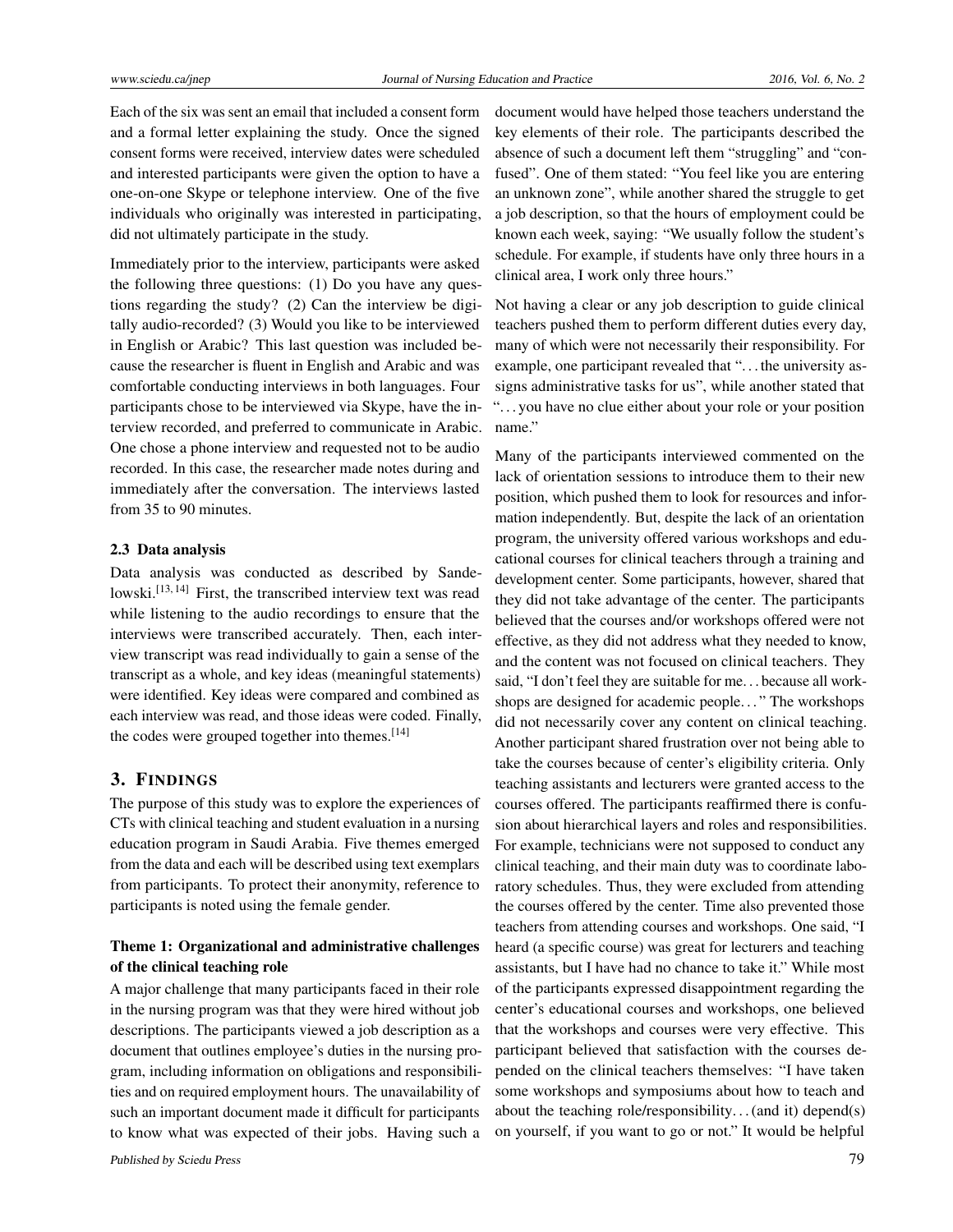to share upfront in the beginning of the finding as to who is who teaching assistants, lecturers, clinical teachers, and clinical instructors, so that it is easier for the reader to follow all the parties discussed in the finding sections.

## Theme 2: Challenges in providing positive student practice experiences

The participants stated that they had encountered many challenges early in their teaching journey. The first challenge they had to deal with was communicating with the institution where students practiced. One participant talked about a situation that she had to deal with in one of the teaching hospitals.

Sometimes, there are some changes in the nursing college plans, such as a sudden call for a meeting with the dean, which forces me not to take students to their clinical practice [settings]. . . Hospitals do their best to accommodate students, and just to call them at the last minute to inform them that students won't be available, is not good.

Sudden changes in the nursing education program compelled clinical teachers to justify students' absenteeism to the hospital, and pushed clinical teachers to do additional work to find alternative activities for students.

Another challenge encountered by participants was providing a safe environment for their students. One participant described how having a good relationship with the hospital was a key factor that facilitated students' acceptance by staff in the clinical practice setting: "Trust me, without connections, you won't get in. . . You have to bring gifts, coffee, chocolates, anything that will make them happy." This was described as one of the accepted ways in which CTs engaged with hospital staff members to grant students' access to practice settings. The same participant revealed that it is the teacher's responsibility to make students' practice experiences more enjoyable, which is "... challenging and much more complicated than dealing with the students themselves." She also shared her worries when some of the hospitals prohibited students from practicing in their setting: "The most difficult point that I faced was when I had to explain to some students the reason why they would not be utilizing a particular hospital for their clinical practice. It was really embarrassing. I don't want the students to feel unwanted." The frustrations and pressure that each teacher experienced to provide meaningful learning experiences for their students was evident.

Another challenge participants experienced was coping with workload. The system of teaching hospitals in SA differs in terms of the student supervision system. One of the participants described frustration working in one of the hospitals, saying: "[I] work as a clinical teacher. . . at the same time [I

work as] a clinical instructor." Some of the teaching hospitals in SA provide clinical instructors to each unit to facilitate students' learning in the clinical environment. The instructor's main role is to make sure that students are learning the skills they need to acquire to work professionally in every unit. Consequently, clinical teachers (full-time nursing education program faculty) do not have to worry about making constant rounds to check up on students, as they have clinical instructors to support them in the hospitals. However, if clinical teachers are assigned to a hospital that does not provide clinical instructors, those teachers have to fill the clinical instructor role.

Having a large number of students is another concern, as the same participant shared:

Seventeen students is a really huge number. So imagine if you are walking into the hospital with 17 students. It looks scary. Sometimes I ask students to wait in the waiting area [and then] take them to their clinical settings in smaller groups.

As noted previously, the challenges that are faced by clinical teachers have the potential to affect the students' learning experience in the clinical practice environment.

#### Theme 3: Taking advantage of resources

Despite the lack of an orientation program offered by the nursing education program, the majority of participants shared positive experiences using available resources to help them succeed. They mentioned how helpful it was to have an informative mentor to guide and introduce them to their new position, including the main aspects of their role and responsibilities. They identified good mentors as those professors who taught theory courses and were responsible for facilitating the practice sessions. The participants noted: "[Shadowing the course professor] was a great experience; I learned a lot"; "It [was] very helpful to be shadowing the course professors at the beginning, to get a sense of the way [they teach]". The participants who had constant contact with an informative mentor viewed this as a good learning strategy and saw the connection as an excellent way to introduce them to their roles and responsibilities.

In addition to highlighting the importance of having a strong mentor to facilitate the CTs' role, having the chance to enroll in a Master's program was seen as a positive incentive offered by the nursing education program. All newly hired CTs had the option to enroll in a Master's program upon signing the employment contract with the nursing education program. The graduate program was a two-year program that consisted of intensive courses, including one focused on teaching methods. Participants also had the chance to be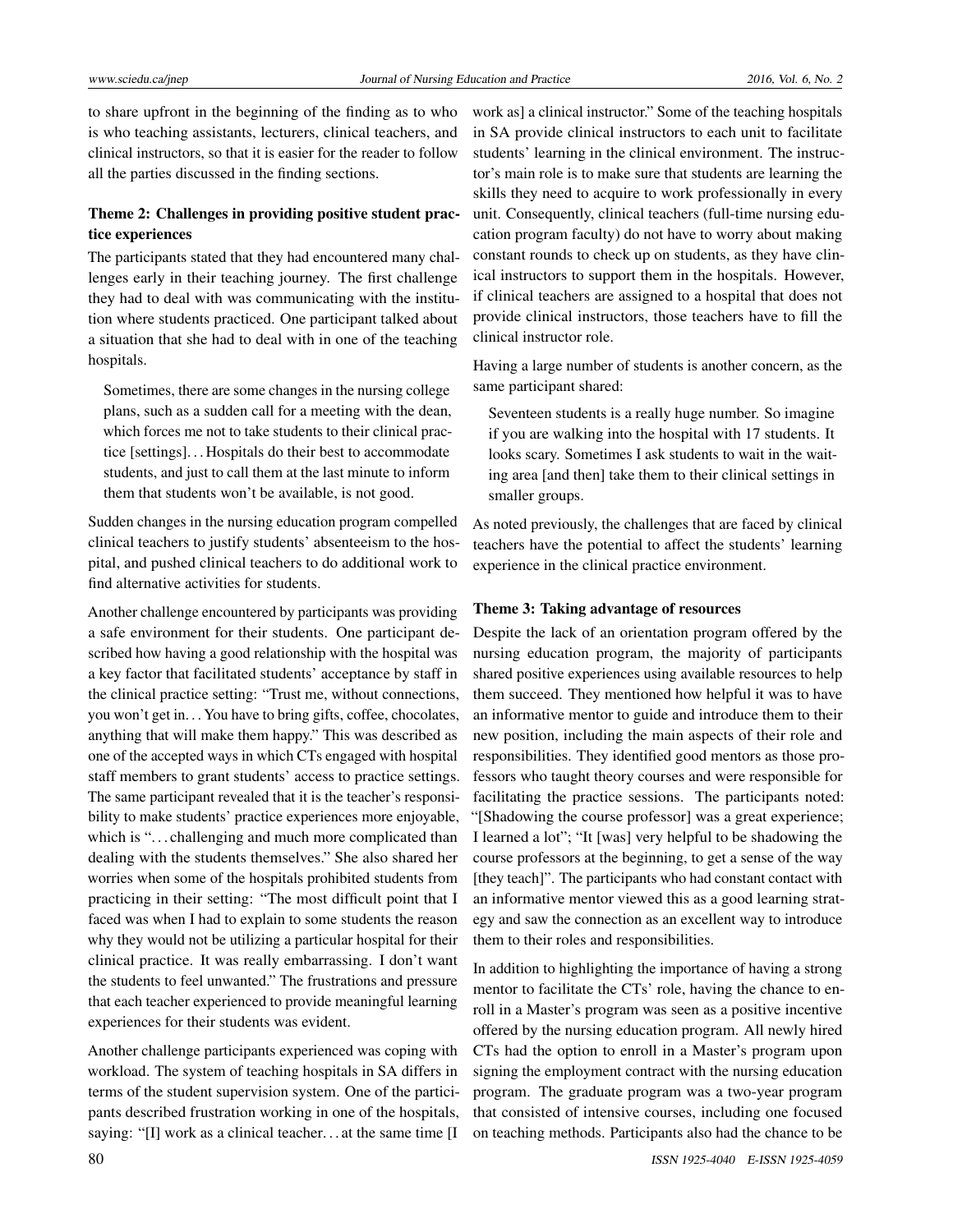mentored by senior students in the same graduate program (*e.g.*, senior clinical teachers). All study participants who had completed the Master's degree pointed out the benefits of the program in preparing them for their new role as clinical teachers. One said: "studying in the Master's program. . . helped one to succeed as a clinical teacher".

# Theme 4: Student evaluation: Making the right decisions

One of the challenges that restrained participants from evaluating students effectively was related to dealing with those students who do not perform well as they report and seek support from the students' rights organization in the nursing education program. Participants described important aspects of effective evaluation as conducting evaluations that are both accurate and meaningful. One participant described her frustration with sometimes being forced to change student marks: "If students are not satisfied with their marks . . . they go right away and complain, which causes problems for me. [I] usually . . . keep documents of everything. But sometimes the committee will force you to give another exam. . . " Another participant expressed how she proceeded with extreme caution when it came to evaluating students, because of the students' rights regulations.

In conjunction with challenges around student evaluations was the issue of English language skills. One participant expressed her frustrations:

English language, oh my God! There are a large number of students who do not have even basic English [skills], which makes a huge barrier for them in their clinical settings. This is one of the main challenges I face in practice as a clinical instructor, as well as a clinical teacher, because I have to stay with students until they take a case of a patient who speaks Arabic.

Additionally, one participant blamed the curriculum for causing this confusion, explaining that:

Our curriculum is based on the English language, and those students have no preparation [in English]. So when they come to school, they experience obstacles. At the same time, I am forced to speak in English and they have to respond in English, too ... But honestly, there were a lot of times when I did speak in Arabic because I don't want to be unfair with them.

The participant explained that students themselves shared the blame for their lack of English skills because they did not make the extra effort to study English during the summer. As one participant commented, "I believe that learning English requires personal effort."

Another issue experienced by participants was the feeling of

being in a dilemma between lack of confidence in evaluating students accurately and making the "right" decision. The participants revealed feelings of insecurity and frustration with conducting student clinical evaluations. Some comments were: "[I] don't want to be unfair [with students]", "I do not feel my decision is enough", "I feel weak", "feeling guilty". One stated:

I feel that I need to consult others who have more experience than me [to make decisions regarding students' performance]. . . For example, one time I did fail a student and felt very guilty, even though [the student] was going to fail the course, anyway.

The participants' comments revealed the uncertainty they experienced when they made decisions regarding student evaluations. Their lack of confidence in making appropriate decisions sometimes prevented participants from making what they believed was the right decisions. Study participants had to go through several procedures in evaluating students which prevent them from making a decision on their own. Even though they have an evaluation sheet to follow, they have to engage in a "sharing evaluation", where SNCTs consult others (*e.g.*, clinical teachers, professors, or lecturers) regarding the students' evaluations. The participants felt restricted and incapable of doing the evaluation alone. Additionally, the lack of authority they felt when grading students challenges their confidence in knowing they made the right decision.

That being said, the impetus to make the right decision has led some participants to appreciate working within a team in order to make decisions regarding students' practical work. As one participant stated: "Working as a team will protect me from making the wrong decisions... This way, I am avoiding. . . feeling guilty regarding any decision that I make. I want to work within a team forever." Usually, the final score is written after much discussion among the clinical teachers. The process of evaluating student performance and grading students in clinical practice varies among departments in the nursing education program. For example, the medical surgical department within the program evaluated students differently from the psychiatric department. One participant who worked in different departments stated: "I have full authority to grade students".

#### Theme 5: Overcoming challenges

Reflection was one of the methods adopted by participants to overcome challenges in their role. It was considered an important method used by some departments in the nursing education program to help CTs in their new role. In one of the departments, where CTs were asked to reflect and discuss their concerns experienced throughout the year was reported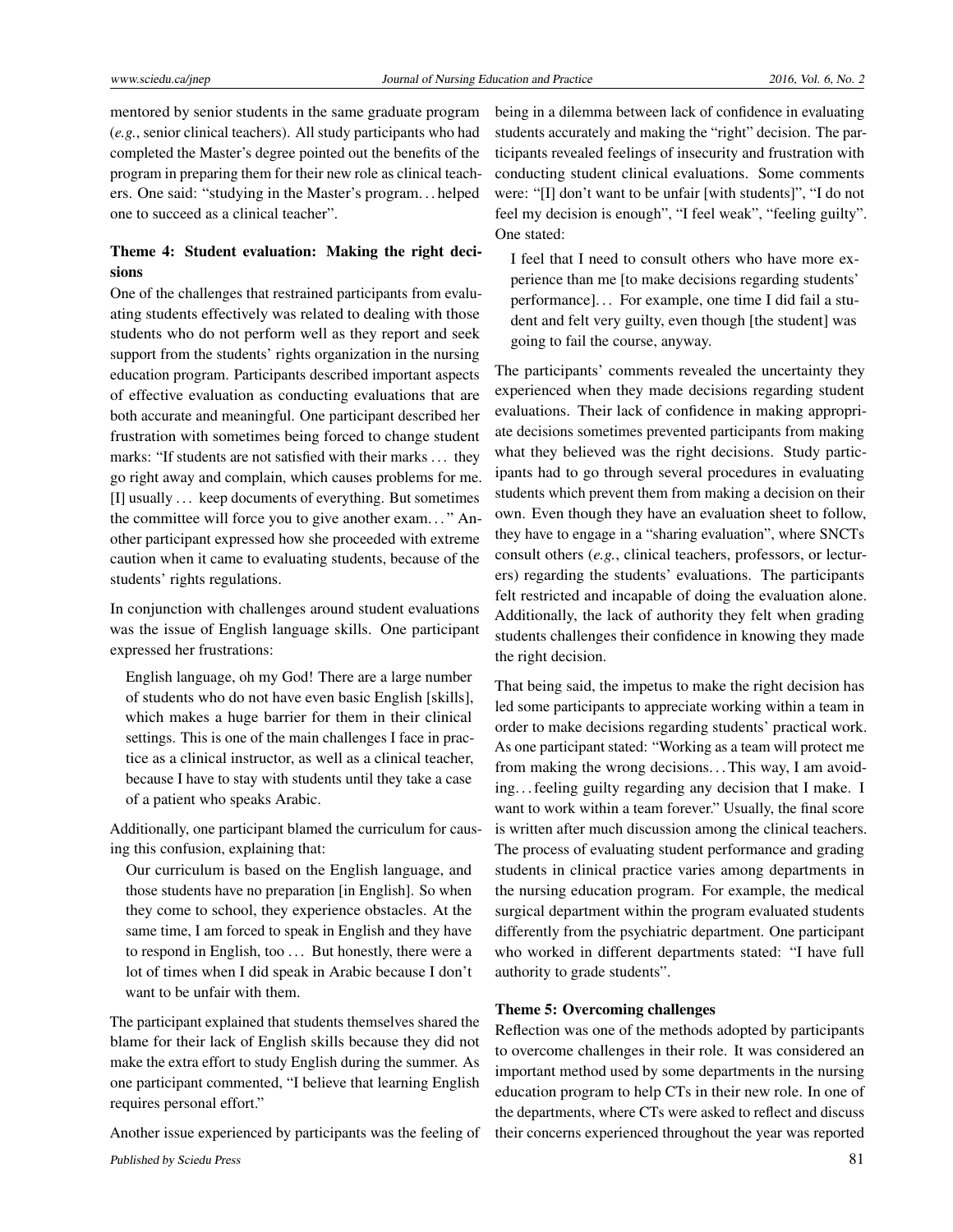as a helpful process. For example, one participant revealed, "[at] the beginning of each year, we usually meet with the course professors and other clinical teachers. In this meeting, we discuss what went wrong/right last year..." Such meetings were helpful to prevent mistakes for the next academic year.

The participants also commented about some of the elements they thought they should have had before starting to teach in a clinical setting. One element was having teaching experience. One participant noted, "[having] teaching experience outside the university helped me a lot in my teaching learning." She reflected on how she learned different teaching methods as well as how to use technology in her teaching. Another believed that taking initiative to engage in continuing education is a crucial characteristic for clinical teachers to develop if they are to succeed at their clinical teaching role. Workshops, education courses, and conferences are available for everyone, but one has to look for opportunities that facilitate success in the teaching role. One participant explained: "This is how it works in our university. . . It all depends on you...There are so many chances to develop yourself, [and] if you are not interested, nobody cares about you, and you will lose out on many things."

Despite the various issues facing CTs, one participant shared her reasons for having to go through the difficulties to adapt to the new role, saying "the university does not support or provide you with funding. The only thing that the university does is push you to complete higher education and go abroad." She went on to say that "The university's main purpose is to do their job; they do not care about anything else."

## 4. DISCUSSION

Other than the present one, no known studies have explored the challenges facing CTs in their clinical teaching roles. It is important to understand these challenges because clinical practice is at the heart of nursing education and students have the right to have well-educated clinical teachers, regardless of the context. This study is unique in that it describes issues that arise when newly graduated nurses transition from being a student to being a clinical teacher. This is in contrast to most developed countries, such as Canada, the United States of America, and the United Kingdom, where the transition is from expert clinician to novice clinical teacher. In the literature, many scholars have addressed the challenges that expert clinicians experience on their journey to becoming clinical teachers.[\[15–](#page-10-1)[18\]](#page-10-2) However, no studies document the experience of SA nursing clinical teachers.

During the interview phase of the study, the participants,

whose clinical teaching experiences ranged from 6 months to 4 years, revealed that they were having difficulties assuming their clinical teaching roles and responsibilities. These challenges started from the time they were hired. Furthermore, most of the participants admitted to having no clinical nursing experience, and most of them started to work as clinical teachers immediately after they graduated from the undergraduate program. Studies that took place in Norway and Iran surveyed and interviewed nursing faculty and students, asking them what they considered the best characteristics of clinical teachers. Interestingly, both streams of participants (faculty and students) rated having clinical nursing skills as one of the best characteristics that make clinical teachers competent to teach in the practice areas.<sup>[\[19,](#page-10-3) [20\]](#page-10-4)</sup> The importance of having enough clinical experiences was also reported by Saudi nursing students to be one of the essential aspects that every teacher must possess.<sup>[\[6\]](#page-9-5)</sup> Based on this evidence, it would be useful for CTs to have lived and worked in various nursing practice settings including where students seek their practice experiences prior to assuming a teaching position.

Many SA universities, however, still hire teaching faculty who have no clinical practice. This begs the question as to how these nurses can accurately convey the reality of clinical practice, if they have had no chance to practice as nurses. How does this lack of real-life nursing experience impact their teaching and reflect on current clinical practice? Kelly interviewed undergraduate nursing students about the critical characteristics of clinical teachers.[\[21\]](#page-10-5) The students believed that having clinical experience is crucial. In Kelly's study, nursing students wondered how clinical teachers would evaluate them in skills they have not yet mastered. Hence, policies and practices concerning the length and scope of practice experience of new clinical teachers should be revisited by nursing education programs in SA.

The challenges that CTs experience during their clinical teaching align with the findings of Vande Griend, who interviewed nursing clinical instructors teaching at a university in Canada.[\[22\]](#page-10-6) Those clinical teachers experienced uncertainty and fear when they transitioned from competent registered nurses to new clinical instructors. However, the participants reflected the experience of uncertainty and fear in different ways from those in this study, indicating that their confusion arose mainly from a lack of understanding and ambiguity of their role and responsibilities. Consequently, this influenced their understanding of the job they needed to do and the working hours in which they needed to accomplish their work.

Participants seemed to face challenges not only with the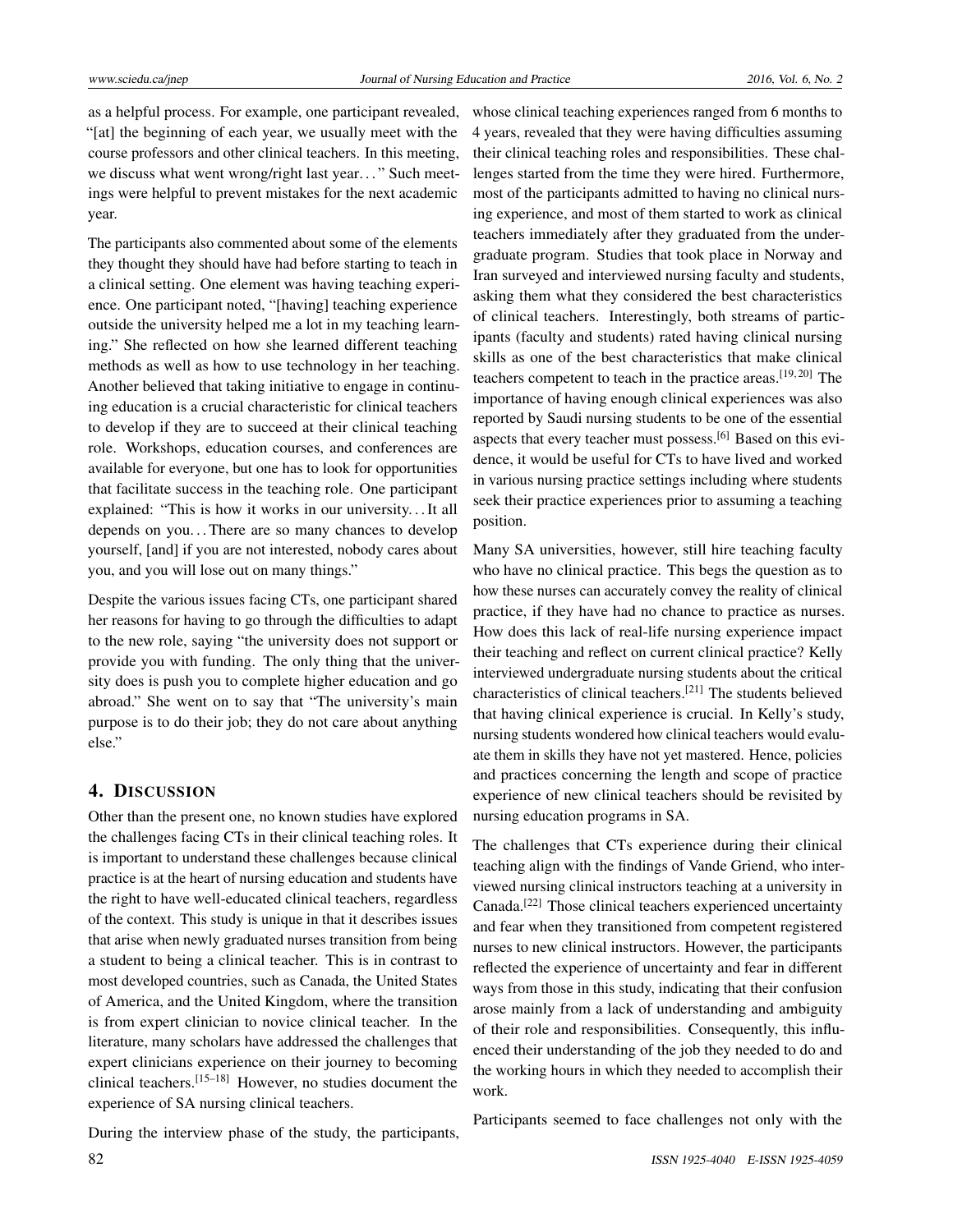nursing education program environment but also with the clinical practice setting where they took students for clinical practice. Most of the participants shared the difficulties they experienced providing a comfortable environment for their students. Specifically, they had to find ways to convince organizations to accept the students, which increased pressure on the students. Newton, Brian, Cherene, and Cross concluded that students have to be provided with a positive learning environment where they can feel safe, comfortable, and welcome.[\[23\]](#page-10-7) These authors also shared that to facilitate positive environments, students have to be surrounded by clinical staff members who are willing to share their experiences and collaborate with the students.

In the literature, it is reported that one of the clinical teacher's responsibilities is to provide a positive learning experience for their students during clinical practice. Townsend and Scanlan discovered that undergraduate nursing students believe that clinical teachers are the ones who can make their clinical practice either a positive or negative experience.[\[24\]](#page-10-8) Nursing students also believed that providing a negative environment consequently influenced their self-confidence. Thus, it is very important for CTs to reflect on their actions and how these influence students in making the most of their clinical practice experiences.

Yet another challenge facing CTs is communicating with the hospitals where students engage in practice. All of the participants shared how frustrating it was for them to communicate with hospitals that often cancelled teaching opportunities with little or no notice. Another challenge that clinical teachers had to deal with is hospitals refusing to accept and accommodate large numbers of students in clinical environments. These types of problems stem from untimely communication by hospitals, resulting in undue stress for clinical teachers. In a study conducted by Bettancourt, Munoz, Merighi, and Santos, the authors reported that when nursing faculty members start to teach students in clinical practice, they enter a different life. Clinical teachers face a different environment, different people, and have different expectations.<sup>[\[25\]](#page-10-9)</sup> All of these changes may provoke feelings of insecurity. Hence, clinical teachers will start to feel overwhelmed trying to provide a pleasant experience for students. All of these changes must be addressed by the hiring schools. Additionally, the lack of orientation session that could benefit CTs to learn more about the working environment overstate the feeling of insecurity. The advantages of having an orientation program was clearly seen in the literature to be very helpful.<sup>[\[12\]](#page-9-11)</sup>

Along with the challenges confronting them as new nursing clinical teachers, CTs also shared how they experienced numerous positive aspects in their roles, such as having opportunities to access resources like going for Master's education, having mentors to learn about clinical teaching, possibilities to attend conferences and workshops, and having supportive peers, and colleagues. Taking advantage of these resources is consistent with, $^{[26]}$  $^{[26]}$  $^{[26]}$  who reported that nursing clinical teachers use various available resources to learn about their role and responsibilities. Mentoring with senior clinical teachers was one of the important resources that CTs found helpful. Such findings are in alignment with Weidman who stated that offering a mentorship program would facilitate clini-cal teachers' transition to their role.<sup>[\[10\]](#page-9-7)</sup> Having the chance to enroll in a Master's program was one of the strongest resources they relied on. This education incentive is consistent with the findings of Vandegriend, who stated that new clinical teachers believed that attending a graduate program significantly helped them in their new role.<sup>[\[22\]](#page-10-6)</sup> In fact,  $68\%$ of the clinical teachers stated that, without their Master's study, they would not have understood their role as a clinical teacher. Interestingly, in the present study, participants believed that the teaching courses offered in the Master's program helped them to learn about their role which is consistent with the findings of Herman's study, where clinical teachers believed that the courses offered in the Master program helped them to acquire more knowledge about teaching and learning styles.[\[27\]](#page-10-11)

#### 4.1 Implications and recommendations

The findings of this study emphasize the struggles and difficulties experienced by CTs. The uncertainty regarding their roles and responsibilities and the fear they encounter at the beginnings of their careers have to be thoroughly considered by the colleges of nursing. It is essential that the described experiences be valued and utilized to review the current hiring system to make the transition for clinical teachers easier. For example, clinical teachers who recently graduated should have worked as nurses on the front line, in real-life patientcare setting. This will help those clinical teachers to function in clinical settings when teaching nursing students. There is also a need to establish orientation sessions to introduce CTs to their roles, departments, and the available resources. Furthermore, having a clear role description for each clinical teacher, preceptor, and clinical instructor will decrease the confusion that CTs experience in each clinical rotation. It was evident that providing opportunities for CTs to reflect upon their experiences with students helps them assess and reevaluate students; experiences. However, it was not carried out in all departments. For this reason, it would be helpful to have a consistent policy that required all clinical teachers to reflect on their practice. Beyond sharing the experiences of challenging moments in clinical teaching, teachers also shared positive experiences from which each clinical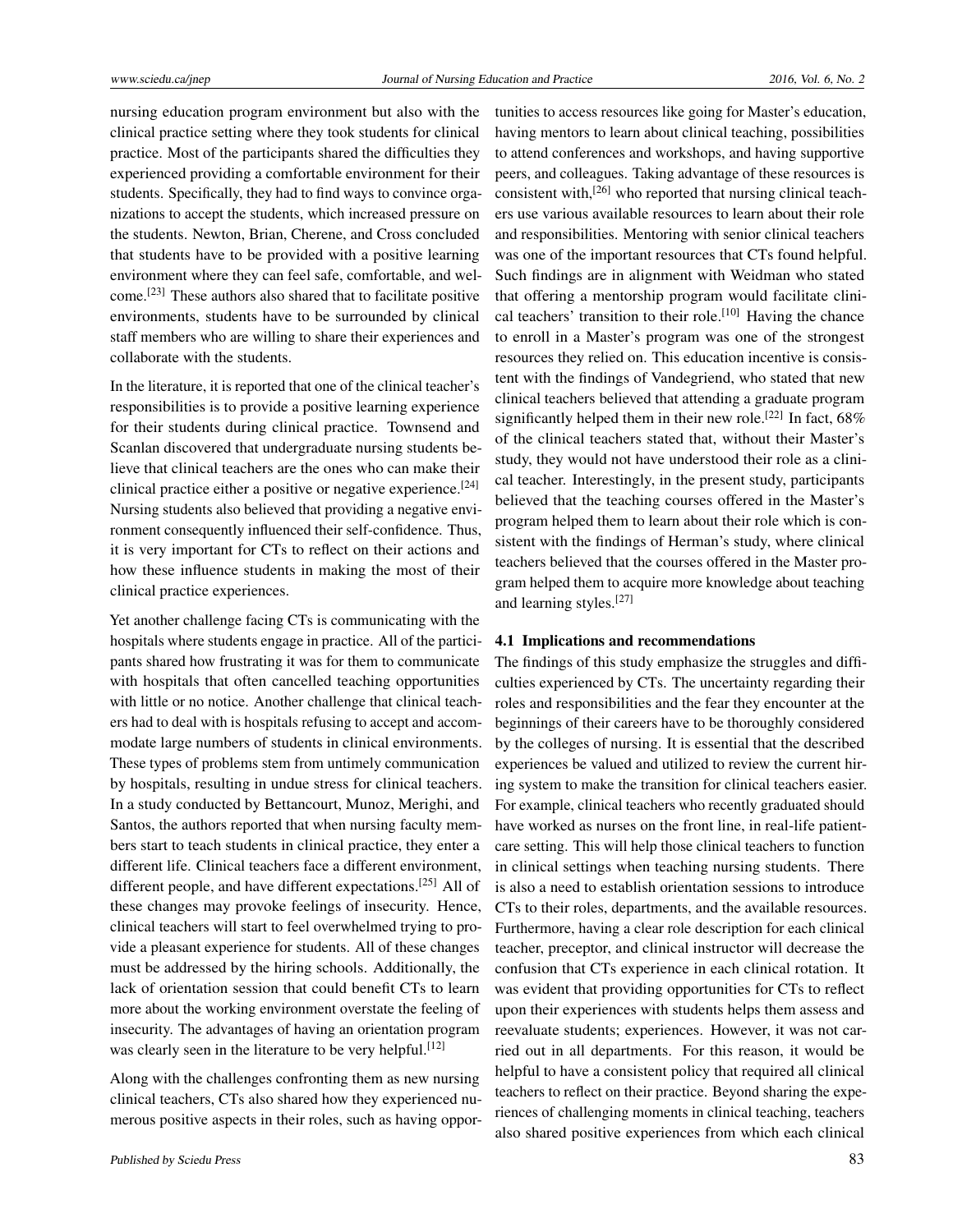teacher could benefit, such as mentorship and enrollment in a Master's program. Such resources need to be examined to determine if they are readily accessible for clinical faculty, regardless of the title of the position, as this will promote access to the workshops and educational programs. Lastly, the nursing education programs must make it a priority to prepare those clinical teachers for immersion and success in their roles and responsibilities rather than pushing them to pursue higher degrees.

### 4.2 Limitations

This research focused on one cohort of clinical teachers from one college of nursing, and the study was conducted in one institution. For this reason, generalizing the results of this study should be done with caution.

#### 5. CONCLUSION

Saudi nursing clinical teachers begin teaching undergraduate nursing students without any prior preparation. Indeed the lack of clinical experience as stuff nurses makes it difficult for those teachers to embrace the importance of the profession and make connection to the real-life working environment. The dearth of literature exploring CTs' experiences is what led to this study, which aimed to explore their experiences regarding their roles and responsibilities as well as students' evaluation. The data from this study revealed that CTs encounter challenges with clinical teaching, and

that the lack of practical nursing experience prior to teaching makes the transition from being a new nursing graduate to a new clinical teacher overwhelming. All CTs pointed this fact out to their administrations and organizations as one of the difficulties they face at the beginning of their nursing careers. A clear point that emanated from the findings included many factors which influenced those CTs' ability and willingness to fully embrace their role and responsibilities, among which was lack of clear job descriptions and orientation programs. Another theme captured was the negative consequences of the lack of preparation of those clinical teachers up on students' experiences. These included providing safe environments for students, preparing them for real-life job realities in clinical settings, and helping them to achieve their daily goals. The findings of this study also highlighted the efforts that CTs undertake to improve their own teaching abilities, despite the challenges they encounter in their everyday practice. Because the data were limited to clinical teachers from one college in SA, it is important to explore whether these findings resonate with those of faculty members from different colleges of nursing in SA. It would also be beneficial to extend the study to include experienced Saudi clinical teachers, the insights of whom may add to the literature.

## CONFLICTS OF INTEREST DISCLOSURE

The authors declare that there is no conflict of interest.

# **REFERENCES**

- <span id="page-9-0"></span>[1] Alhusaini HA. Obstacles to the efficiency and performance of Saudi nurses at the Ministry of Health, Riyadh region: Analytical field study. Riyadh, Saudi Arabia; 2006. (in Arabic)
- <span id="page-9-1"></span>[2] Mohammad H. 347 female graduated from different department in the health science department. Riyadh News Paper [newspaper on the internet]. 2013 May 5. Available from: [http://www.alriyadh](http://www.alriyadh.com/832237) [.com/832237](http://www.alriyadh.com/832237)
- <span id="page-9-2"></span>[3] Eta VE, Atanga MB, Atashili J, *et al*. Nurses and challenges faced as clinical educatiors: A survey of a group of nurses in Cameroon. Pan African Medical Journal. 2011; 8(1): 1-8. [http://dx.doi.org/1](http://dx.doi.org/10.4314/pamj.v8i1.71085) [0.4314/pamj.v8i1.71085](http://dx.doi.org/10.4314/pamj.v8i1.71085)
- <span id="page-9-3"></span>[4] Almalki M, FitzGerald G, BOccThy MC. The nursing profession in Saudi Arabia: An overview. International Nursing Review. 2011; 58: 304-311. PMid:21848775 [http://dx.doi.org/10.1111/j.146](http://dx.doi.org/10.1111/j.1466-7657.2011.00890.x) [6-7657.2011.00890.x](http://dx.doi.org/10.1111/j.1466-7657.2011.00890.x)
- <span id="page-9-4"></span>[5] AlHaqwi AI, Molen HT, Schmidt HG, *et al.* Determinants of effective clinical learning: A student and teacher perspective in Saudi Arabia. Education for Health. 2010; 23(2): 1-14.
- <span id="page-9-5"></span>[6] Ali W. Caring and effective teaching behaviors of clinical nursing instructors in clinical area as perceived by their students. Journal of Education and Practice. 2012; 3(7): 15-25.
- <span id="page-9-6"></span>[7] Cangelosi PR, Crocker S, Sorrell JM. Expert to novice: Clinicians learning new roles as clinical nurse educators. Nursing Education Research. 2010; 30(6): 367-371.
- <span id="page-9-8"></span>[8] McArthur-Rouse FJ. From expert to novice: An exploration of the experiences of new academic staff to a department of adult nursing studies. Nurse Education Today. 2008; 28(4): 401-408. PMid:17826871 <http://dx.doi.org/10.1016/j.nedt.2007.07.004>
- <span id="page-9-9"></span>[9] Baumlein GK. Assessing the learning needs of novice nurse faculty. In: Sigma Theta Tau International Conference; 2006; USA. Sigma Theta Tau International; 2011. Available from: [http://www.nurs](http://www.nursinglibrary.org/vhl/handle/10755/151357?mode=full) [inglibrary.org/vhl/handle/10755/151357?mode=full](http://www.nursinglibrary.org/vhl/handle/10755/151357?mode=full)
- <span id="page-9-7"></span>[10] Weidman N. The lived experience of the transition of the clinical nurse expert to novice nurse educator. Teaching and Learning in Nursing. 2013; 8(3): 102-109. [http://dx.doi.org/10.1016/j](http://dx.doi.org/10.1016/j.teln.2013.04.006) [.teln.2013.04.006](http://dx.doi.org/10.1016/j.teln.2013.04.006)
- <span id="page-9-10"></span>[11] Anderson JK. The work-role transition of expert clinician to novice academic educator. Journal of Nursing Education. 2009; 4(48): 203- 208. <http://dx.doi.org/10.3928/01484834-20090401-02>
- <span id="page-9-11"></span>[12] Baker SL. Nurse educator orientation: Professional development that promotes retention. The Journal of Continuing Education in Nursing. 2010; 41(9): 413-417. PMid:20506931 [http://dx.doi.org/10.](http://dx.doi.org/10.3928/00220124-20100503-02) [3928/00220124-20100503-02](http://dx.doi.org/10.3928/00220124-20100503-02)
- <span id="page-9-12"></span>[13] Sandelowski M. Combining qualitative and quantitative sampling, data collection, and analysis techniques and mixed-method